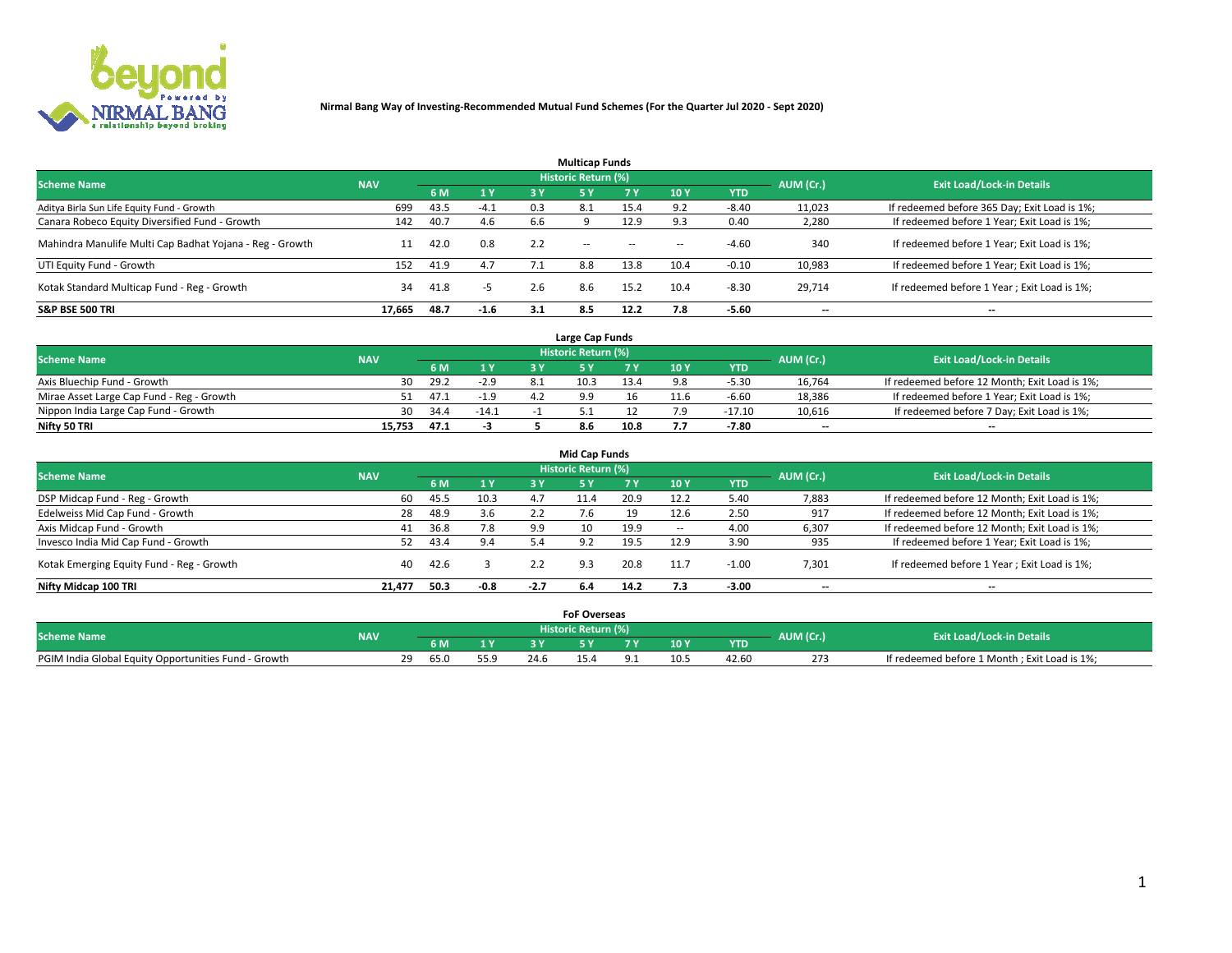

| Large & Midcap                                   |            |      |        |     |                     |      |      |            |                          |                                              |  |  |  |
|--------------------------------------------------|------------|------|--------|-----|---------------------|------|------|------------|--------------------------|----------------------------------------------|--|--|--|
| <b>Scheme Name</b>                               | <b>NAV</b> |      |        |     | Historic Return (%) |      |      |            | AUM (Cr.)                | <b>Exit Load/Lock-in Details</b>             |  |  |  |
|                                                  |            | 6 M  | 1 Y    | 3 Y |                     | 7 V  | 10Y  | <b>YTD</b> |                          |                                              |  |  |  |
| Mirae Asset Emerging Bluechip Fund - Growth      | 57         | 51.0 | 4.5    | 6.2 | 13.6                | 24.2 | 17.6 | 0.40       | 11,316                   | If redeemed before 1 Year; Exit Load is 1%;  |  |  |  |
| Canara Robeco Emerging Equities - Growth         | 98         | 45.7 | 6.3    |     |                     | 23.2 | 15.1 | 1.10       | 5,878                    | If redeemed before 1 Year; Exit Load is 1%;  |  |  |  |
| Principal Emerging Bluechip Fund - Growth        | 106        | 44.5 | 2.8    | 1.4 | 9.9                 | 19.7 |      | $-1.70$    | 2,091                    | If redeemed before 365 Day; Exit Load is 1%; |  |  |  |
| Invesco India Growth Opportunities Fund - Growth | 34         | 41.3 | $-1.5$ | 4.1 | 8.6                 | 14.1 | 9.8  | -5.40      | 2,831                    | If redeemed before 1 Year; Exit Load is 1%;  |  |  |  |
| Sundaram Large and Mid Cap Fund - Reg - Growth   | 33         | 40.2 | $-6.7$ |     | 8.4                 | 14.7 | 8.3  | $-10.00$   | 1,249                    | If redeemed before 365 Day; Exit Load is 1%; |  |  |  |
| NIFTY Large Midcap 250 TRI                       | 7.149      | 49.1 | 0.2    |     |                     | 14.5 | 8.9  | -3.60      | $\overline{\phantom{a}}$ | $- -$                                        |  |  |  |

|                                                     |            |      |                | <b>Focused Funds</b> |      |        |            |                          |                                               |
|-----------------------------------------------------|------------|------|----------------|----------------------|------|--------|------------|--------------------------|-----------------------------------------------|
| <b>Scheme Name</b>                                  | <b>NAV</b> |      |                | Historic Return (%)  |      |        |            | AUM (Cr.)                | <b>Exit Load/Lock-in Details</b>              |
|                                                     |            | 6 M  | 1 <sub>V</sub> |                      |      | 10 Y   | <b>YTD</b> |                          |                                               |
| Axis Focused 25 Fund - Growth                       | 29         | 32.6 | $-3.3$         | 10.7                 | 14.1 | $\sim$ | $-6.6f$    | 11,372                   | If redeemed before 12 Month; Exit Load is 1%; |
| ICICI Prudential Focused Equity Fund - Ret - Growth | 30         | 45.4 | 3.9            |                      | 10.6 |        | 4.00       | 800                      | If redeemed before 1 Year; Exit Load is 1%;   |
| SBI Focused Equity Fund - Growth                    | 141        | 29.2 | -2.b           |                      |      |        | $-8.10$    | 10,248                   | If redeemed before 1 Year; Exit Load is 1%;   |
| <b>S&amp;P BSE 500 TRI</b>                          | 17,665     | 48.7 | $-1.6$         |                      | 12.2 |        | -5.60      | $\overline{\phantom{a}}$ | $- -$                                         |

| <b>Small Cap Funds</b>       |            |      |        |                     |      |      |                 |            |           |                                             |  |  |
|------------------------------|------------|------|--------|---------------------|------|------|-----------------|------------|-----------|---------------------------------------------|--|--|
| <b>Scheme Name</b>           | <b>NAV</b> |      |        | Historic Return (%) |      |      |                 |            | AUM (Cr.) | <b>Exit Load/Lock-in Details</b>            |  |  |
|                              |            | 6 M  |        |                     |      |      | 10 <sub>Y</sub> | <b>YTD</b> |           |                                             |  |  |
| HDFC Small Cap Fund - Growth |            | 52.5 | -6.9   | $-0.7$              |      |      |                 | $-3.20$    | 8,645     | If redeemed before 1 Year; Exit Load is 1%; |  |  |
| SBI Small Cap Fund - Growth  |            | 50.9 | a a    |                     | 13.2 | 24.6 | 16.7            | 7.50       | 5,039     | If redeemed before 1 Year; Exit Load is 1%; |  |  |
| Nifty Smallcap 100 TRI       | 7,011      | 68.4 | $-1.9$ | $-8.9$              |      | 11.9 |                 | $-2.10$    | $- -$     | $- -$                                       |  |  |

| ELSS Schemes (Tax Saving u/s 80-C)           |            |      |        |                            |            |        |                          |            |                          |                                  |  |  |  |
|----------------------------------------------|------------|------|--------|----------------------------|------------|--------|--------------------------|------------|--------------------------|----------------------------------|--|--|--|
| <b>Scheme Name</b>                           | <b>NAV</b> |      |        | <b>Historic Return (%)</b> |            |        |                          |            | AUM (Cr.)                | <b>Exit Load/Lock-in Details</b> |  |  |  |
|                                              |            | 6 M  | 1Y     | 73 Y                       | <b>5Y</b>  | 7 Y    | 10 Y                     | <b>YTD</b> |                          |                                  |  |  |  |
| Aditya Birla Sun Life Tax Relief 96 - Growth | 31         | 43.2 |        | 2.9                        |            | 15.8   |                          | $-2.90$    | 11,001                   | Nil                              |  |  |  |
| Axis Long Term Equity Fund - Growth          | 45         | 30.5 | $-4.9$ | 4.9                        | 8.3        | 17.2   | 13.5                     | $-7.90$    | 21,905                   | Nil                              |  |  |  |
| Canara Robeco Equity Tax Saver Fund - Growth |            | 46.6 | 8.4    | 8.4                        | 9.8        | 14.1   | 9.9                      | 4.10       | 1,122                    | Nil                              |  |  |  |
| Invesco India Tax Plan - Growth              | 52         | 43.7 | 2.1    |                            | 8.5        | 15.9   | 10.8                     | $-2.30$    | 1,113                    | Nil                              |  |  |  |
| Mirae Asset Tax Saver Fund - Reg - Growth    | 19         | 53.2 | 3.1    | b.5                        | $\sim$ $-$ | $\sim$ | $\overline{\phantom{a}}$ | $-2.10$    | 4,181                    | Nil                              |  |  |  |
| S&P BSE 200 TRI                              | 5,702      | 47.8 |        | 3.9                        |            |        |                          | $-6.20$    | $\overline{\phantom{a}}$ | $- -$                            |  |  |  |

# 2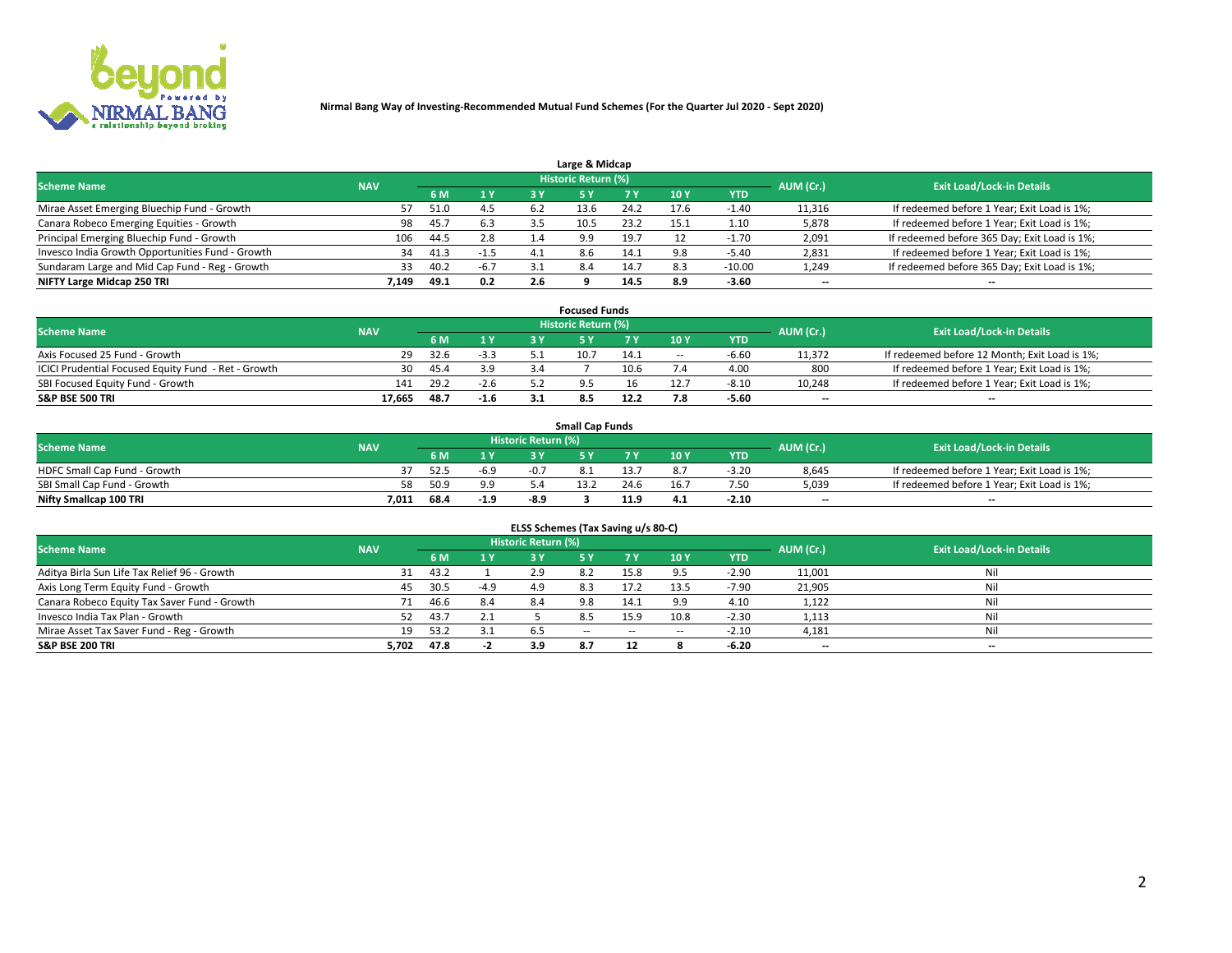

|                                                        |            |            |     |                            | <b>Solution Oriented</b> |      |                          |            |                          |                                                                     |
|--------------------------------------------------------|------------|------------|-----|----------------------------|--------------------------|------|--------------------------|------------|--------------------------|---------------------------------------------------------------------|
| <b>Scheme Name</b>                                     | <b>NAV</b> |            |     | <b>Historic Return (%)</b> |                          |      |                          |            | AUM (Cr.)                | <b>Exit Load/Lock-in Details</b>                                    |
|                                                        |            | <b>6 M</b> | 1 Y | 3 Y                        |                          |      | 10Y                      | <b>YTD</b> |                          |                                                                     |
|                                                        |            |            |     |                            |                          |      |                          |            |                          | If redeemed before 1 Year; Exit Load is 3%; If redeemed bet. 1 Year |
| <b>HDFC Childrens Gift Fund</b>                        | 125        | 37.3       | 2.3 | 4.7                        | 8.8                      | 13.8 | 11.8                     | $-0.10$    | 3.363                    | to 2 Year; Exit Load is 2%; If redeemed bet. 2 Year to 3 Year; Exit |
|                                                        |            |            |     |                            |                          |      |                          |            |                          | Load is 1%;                                                         |
| Tata Retirement Savings Fund - Moderate Plan - Reg     | 32         | 39.1       | 4.1 | 3.8                        | 9.5                      | 15.6 | --                       | 0.40       | 1,155                    | If redeemed before 61 Month; Exit Load is 1%;                       |
| Tata Retirement Savings Fund - Progressive Plan - Reg  | 31         | 45.6       | 2.4 | 3.b                        | 10.5                     | 15.3 | $\overline{\phantom{a}}$ | $-1.60$    | 793                      | If redeemed before 61 Month; Exit Load is 1%;                       |
| Tata Retirement Savings Fund - Reg - Conservative Plan | 22         | 15.6       | 7.3 | 5.3                        |                          | 9.8  | --                       | 5.20       | 144                      | If redeemed before 61 Month; Exit Load is 1%;                       |
| S&P BSE 200 TRI                                        | 5,702      | 47.8       | -2  | 3.9                        | 8.7                      | 12   |                          | $-6.20$    | $\overline{\phantom{a}}$ | $- -$                                                               |

|                                                    |            |      |        |                            | <b>Index Fund</b> |      |      |            |                          |                                               |
|----------------------------------------------------|------------|------|--------|----------------------------|-------------------|------|------|------------|--------------------------|-----------------------------------------------|
| <b>Scheme Name</b>                                 | <b>NAV</b> |      |        | <b>Historic Return (%)</b> |                   |      |      |            | AUM (Cr.)                | <b>Exit Load/Lock-in Details</b>              |
|                                                    |            |      | 4V     | 2 V                        |                   | 7 V  | 10 Y | <b>YTD</b> |                          |                                               |
| HDFC Index Fund-NIFTY 50 Plan                      | 102        | 46.2 | $-3.9$ |                            |                   | 10.3 | 6.9  | $-8.40$    | 1,858                    | If redeemed before 3 Day; Exit Load is 0.25%; |
| ICICI Prudential Nifty Next 50 Index Fund - Growth |            | 41.4 | -6.1   | $-2.1$                     | b.b               | 12.8 |      | $-7.40$    | 783                      | Nil                                           |
| UTI Nifty Index Fund - Growth                      |            | 46.8 | $-3.6$ |                            |                   | 10.4 |      | $-8.20$    | 2,718                    | Nil                                           |
| Nifty 50 TRI                                       | 15.753     | 47.1 |        |                            | 8.6               | 10.8 |      | $-7.80$    | $\overline{\phantom{a}}$ | $- -$                                         |

|                                       |            |      |                  |                            | <b>Contra/Value Fund</b> |      |     |            |                          |                                             |
|---------------------------------------|------------|------|------------------|----------------------------|--------------------------|------|-----|------------|--------------------------|---------------------------------------------|
| <b>Scheme Name</b>                    | <b>NAV</b> |      |                  | <b>Historic Return (%)</b> |                          |      |     |            | AUM (Cr.)                | <b>Exit Load/Lock-in Details</b>            |
|                                       |            |      | $\sim$ $\sqrt{}$ |                            |                          | 7 V  | 10Y | <b>YTD</b> |                          |                                             |
| Invesco India Contra Fund - Growth    | 48         | 47.3 | 2.6              |                            | 10.                      | 18.4 |     | -1.30      | 5,019                    | If redeemed before 1 Year; Exit Load is 1%; |
| UTI Value Opportunities Fund - Growth | 61         | 44.7 |                  |                            |                          |      |     | $-5.00$    | 4,406                    | If redeemed before 1 Year; Exit Load is 1%; |
| <b>S&amp;P BSE 500 TRI</b>            | 17.665     | 48.7 | $-1.6$           |                            |                          |      |     | $-5.60$    | $\overline{\phantom{a}}$ | $- -$                                       |

|                                                                           |            |      |                  |                     | Sector/Thematic |        |                          |            |           |                                               |
|---------------------------------------------------------------------------|------------|------|------------------|---------------------|-----------------|--------|--------------------------|------------|-----------|-----------------------------------------------|
| <b>Scheme Name</b>                                                        | <b>NAV</b> |      |                  | Historic Return (%) |                 |        |                          |            | AUM (Cr.) | <b>Exit Load/Lock-in Details</b>              |
|                                                                           |            | 6 M  | $\overline{1}$ Y | 3 Y                 | <b>5Y</b>       | 7 Y    | 10Y                      | <b>YTD</b> |           |                                               |
| Canara Robeco Consumer Trends Fund - Reg - Growth                         | 41         | 38.3 | 0.1              | 5.9                 | 10.7            | 16.2   | 11.1                     | $-2.60$    | 398       | If redeemed before 1 Year; Exit Load is 1%;   |
| Mirae Asset Great Consumer Fund - Growth                                  | 35         | 38.5 | $-4.1$           | 4.9                 | 10.5            | 14.1   | $\overline{\phantom{a}}$ | -6.90      | 1,013     | If redeemed before 1 Year; Exit Load is 1%;   |
| <b>ICICI Prudential Technology Fund - Growth</b>                          | 81         | 99.2 | 40               | 25.5                | 14              | 18.7   | 16.6                     | 38.80      | 545       | If redeemed before 15 Day; Exit Load is 1%;   |
| Nippon India Pharma Fund - Growth                                         | 224        | 71.6 | 55.7             | 19.1                | 7.9             | 17.6   | 15.4                     | 47.10      | 3,653     | If redeemed before 1 Month; Exit Load is 1%;  |
| BNP Paribas India Consumption Fund - Reg - Growth                         | 13         | 29.5 | 1.6              | $\sim$ $-$          | $\sim$ $-$      | $\sim$ | $\sim$                   | $-2.90$    | 558       | If redeemed before 12 Month; Exit Load is 1%; |
| ICICI Prudential Banking and Financial Services Fund - Retail -<br>Growth | 49         | 30.9 | $-25.8$          | $-6.5$              | 6.1             | 14.5   | 9.3                      | $-30.20$   | 2,836     | If redeemed before 15 Day; Exit Load is 1%;   |
| <b>S&amp;P BSE 500 TRI</b>                                                | 17.665     | 48.7 | $-1.6$           | 3.1                 | 8.5             | 12.2   | 7.8                      | $-5.60$    | --        | $- -$                                         |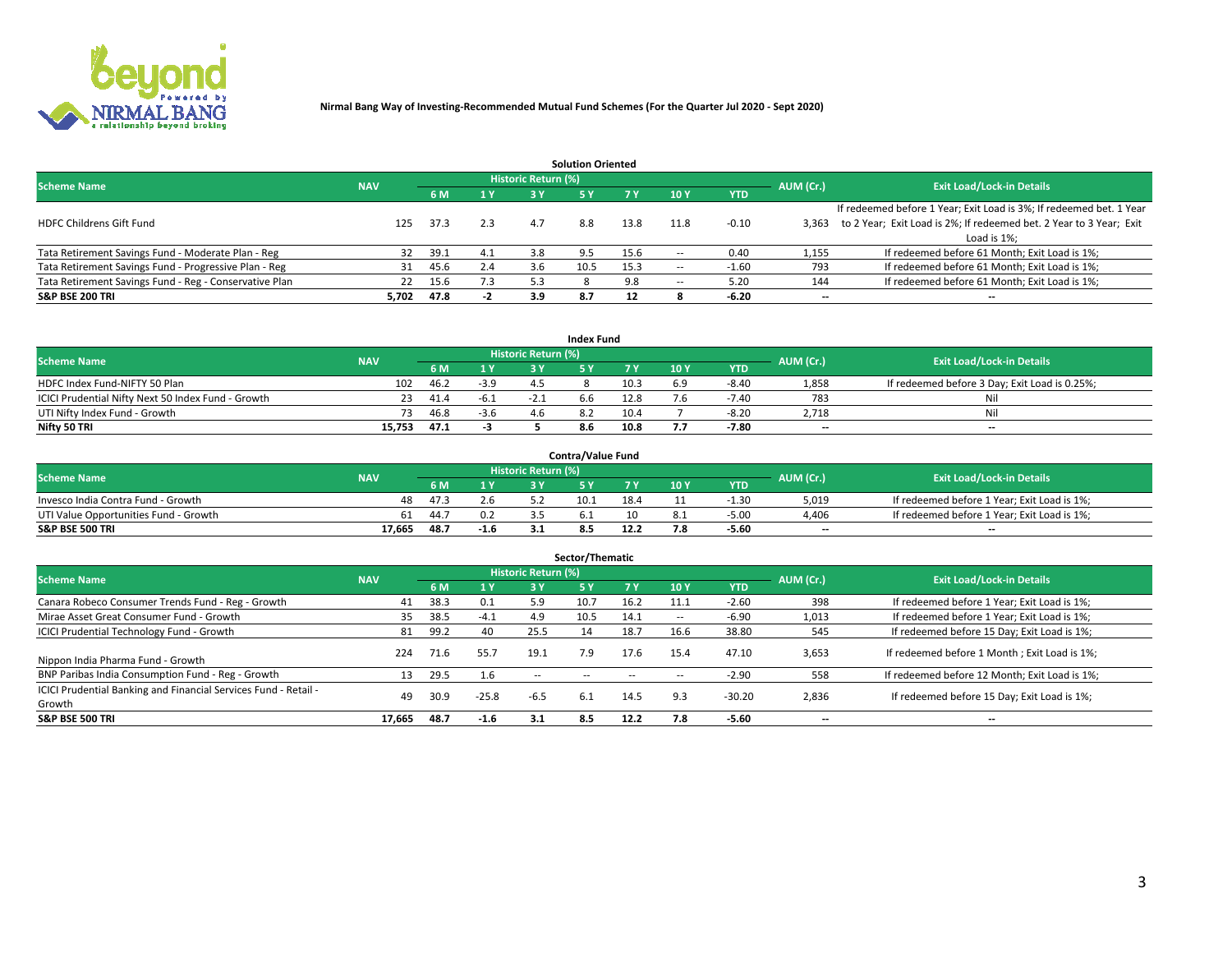

| <b>Dynamic Asset Allocation Funds</b>                   |                                                                |       |        |     |     |        |      |            |                          |                                                 |  |  |  |  |  |
|---------------------------------------------------------|----------------------------------------------------------------|-------|--------|-----|-----|--------|------|------------|--------------------------|-------------------------------------------------|--|--|--|--|--|
|                                                         | <b>Historic Return (%)</b><br><b>Scheme Name</b><br><b>NAV</b> |       |        |     |     |        |      |            |                          |                                                 |  |  |  |  |  |
|                                                         |                                                                | 6 M   | 1 Y    | 3 Y |     |        | 10Y  | <b>YTD</b> | AUM (Cr.)                | <b>Exit Load/Lock-in Details</b>                |  |  |  |  |  |
| ICICI Prudential Balanced Advantage Fund - Reg - Growth |                                                                | -33.1 | 1.8    | 5.4 |     | 11.5   | 10.4 | $-1.80$    | 26,638                   | If redeemed before 1 Year; Exit Load is 1%;     |  |  |  |  |  |
| Invesco India Dynamic Equity Fund - Growth              | 29                                                             | 29.3  | $-0.9$ |     | 6.2 | 10.7   | 8.1  | $-2.60$    | 744                      | If redeemed before 3 Month; Exit Load is 0.25%; |  |  |  |  |  |
| Nippon India Balanced Advantage Fund - Growth           | 92                                                             | 23.0  | 0.4    |     |     |        |      | $-1.90$    | 2,905                    | If redeemed before 12 Month; Exit Load is 1%;   |  |  |  |  |  |
| SBI Dynamic Asset Allocation Fund - Reg - Growth        |                                                                | 20.3  | $-1.3$ | 3.2 | 6.3 | $\sim$ | --   | -4.70      | 594                      | If redeemed before 12 Month; Exit Load is 1%;   |  |  |  |  |  |
| NIFTY 50 Hybrid Composite Debt 65:35 Index              | 10,513                                                         | 32.5  | 3.5    |     | 9.2 | 10.8   | 8.5  | $-0.50$    | $\overline{\phantom{a}}$ | $- -$                                           |  |  |  |  |  |

| <b>Hybrid Aggressive</b>                        |            |                                  |            |     |  |            |            |            |        |                                               |  |  |  |  |
|-------------------------------------------------|------------|----------------------------------|------------|-----|--|------------|------------|------------|--------|-----------------------------------------------|--|--|--|--|
| <b>Scheme Name</b>                              | AUM (Cr.)  | <b>Exit Load/Lock-in Details</b> |            |     |  |            |            |            |        |                                               |  |  |  |  |
|                                                 | <b>NAV</b> |                                  | <b>ALV</b> | 2 V |  |            | <b>10Y</b> | <b>YTD</b> |        |                                               |  |  |  |  |
| Canara Robeco Equity Hybrid Fund - Growth       | 172        | 30.9                             | 6.1        |     |  | 14.2       | 10.4       | 2.10       | 3,351  | If redeemed before 1 Year; Exit Load is 1%;   |  |  |  |  |
| SBI Equity Hybrid Fund - Growth                 | 138        | 26.1                             | $-1.7$     | 4.9 |  | 13.7       |            | $-5.5C$    | 31,993 | If redeemed before 12 Month; Exit Load is 1%; |  |  |  |  |
| Mirae Asset Hybrid - Equity Fund - Reg - Growth | 15         | 34.3                             |            | 4.9 |  | $\sim$ $-$ | $\sim$     | $-3.60$    | 3,749  | If redeemed before 1 Year; Exit Load is 1%;   |  |  |  |  |
| ICICI Prudential Equity & Debt Fund - Growth    | 125        | 26.5                             | $-6.2$     |     |  | 12.2       | 10.5       | $-10.80$   | 17,535 | If redeemed before 1 Year; Exit Load is 1%;   |  |  |  |  |
| NIFTY 50 Hybrid Composite Debt 65:35 Index      | 10.513     | 32.5                             | 3.5        |     |  | 10.8       | 8.5        | $-0.50$    | --     | $- -$                                         |  |  |  |  |

| <b>Arbitrage Fund</b>                      |            |    |     |     |                     |  |       |        |            |           |                                                 |  |  |  |
|--------------------------------------------|------------|----|-----|-----|---------------------|--|-------|--------|------------|-----------|-------------------------------------------------|--|--|--|
| <b>Scheme Name</b>                         | <b>NAV</b> |    |     |     | Historic Return (%) |  |       |        |            | AUM (Cr.) | <b>Exit Load/Lock-in Details</b>                |  |  |  |
|                                            |            |    | 1 M | 3 M |                     |  |       |        | <b>YTD</b> |           |                                                 |  |  |  |
| IDFC Arbitrage Fund - Reg - Growth         |            |    |     | 2.6 |                     |  |       |        | 3.9C       | 7,341     | If redeemed before 1 Month; Exit Load is 0.25%; |  |  |  |
| Kotak Equity Arbitrage Fund - Reg - Growth |            | 29 | 3 Q | 2.8 |                     |  |       |        | 4.5C       | 15,000    | If redeemed before 30 Day; Exit Load is 0.25%;  |  |  |  |
| Tata Arbitrage Fund - Reg - Growth         |            |    | 3.8 |     |                     |  | $- -$ | $\sim$ | 5.20       | 2,050     | If redeemed before 30 Day; Exit Load is 0.25%;  |  |  |  |
| Nippon India Arbitrage Fund - Growth       |            | 20 | ₹.h |     |                     |  |       |        | 4.5C       | 7,384     | If redeemed before 1 Month; Exit Load is 0.25%; |  |  |  |

| Overnight Fund                                      |            |     |            |                     |     |     |            |                 |                          |                                  |  |  |  |  |
|-----------------------------------------------------|------------|-----|------------|---------------------|-----|-----|------------|-----------------|--------------------------|----------------------------------|--|--|--|--|
| <b>Scheme Name</b>                                  | <b>NAV</b> |     |            | Historic Return (%) |     |     | <b>YTM</b> | Avg.            | AUM (Cr.)                | <b>Exit Load/Lock-in Details</b> |  |  |  |  |
|                                                     |            | 1W  | <b>2 W</b> | 1 M                 | : M | 1 Y |            | <b>Maturity</b> |                          |                                  |  |  |  |  |
| Aditya Birla Sun Life Overnight Fund - Reg - Growth | 1,093      | 3.0 |            | 2.9                 | 2.9 |     | 3.05       | 0.00            | 7,592                    | Nil                              |  |  |  |  |
| HDFC Overnight Fund - Growth                        | 2,995      | 3.0 |            | 2.9                 |     |     | 3.02       | 0.00            | 11,845                   | Nil                              |  |  |  |  |
| ICICI Prudential Overnight Fund - Reg - Growth      | 109        | 3.0 |            | 2.9                 | 2.9 | 3.8 | 3.05       |                 | 8,246                    | Nil                              |  |  |  |  |
| Nippon India Overnight Fund - Reg - Growth          | 109        | 3.0 |            | 2.9                 |     |     | 3.03       | 0.00            | 3,980                    | Nil                              |  |  |  |  |
| Kotak Overnight Fund - Reg - Growth                 | 1,080      | 3.0 |            |                     | 2.9 | 3.8 | 3.03       |                 | 5,169                    | Nil                              |  |  |  |  |
| <b>CRISIL Liquid Fund Index</b>                     | $- -$      | 3.8 | 3.7        | 3.7                 | 3.9 | 5.2 | --         | $- -$           | $\overline{\phantom{a}}$ | $- -$                            |  |  |  |  |

#### **Overnight Fund**

# 4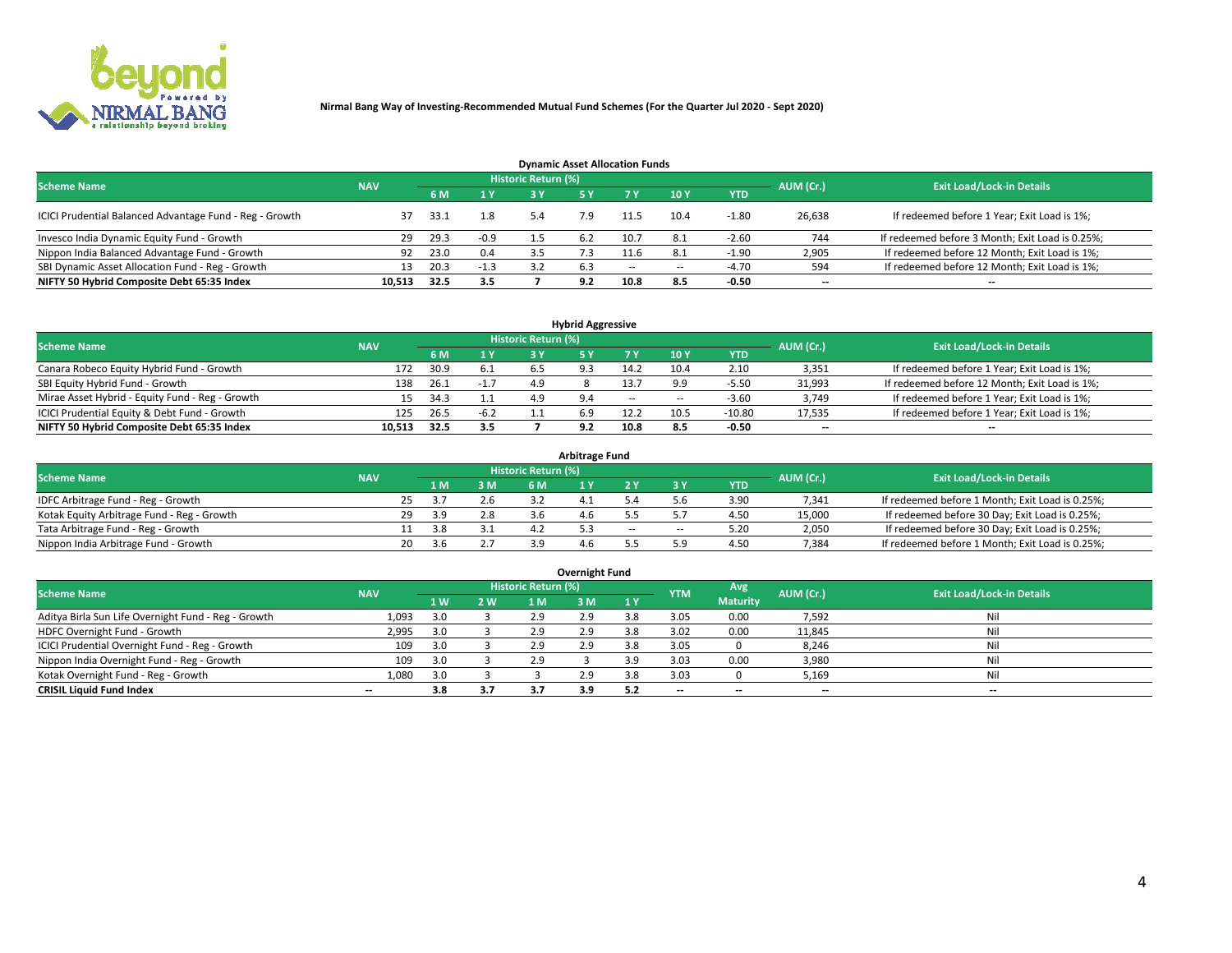

| <b>Liquid Funds</b>                              |            |                |     |                            |     |     |                          |                 |           |                                  |  |  |  |  |
|--------------------------------------------------|------------|----------------|-----|----------------------------|-----|-----|--------------------------|-----------------|-----------|----------------------------------|--|--|--|--|
| <b>Scheme Name</b>                               | <b>NAV</b> |                |     | <b>Historic Return (%)</b> |     |     | <b>YTM</b>               | Avg             | AUM (Cr.) | <b>Exit Load/Lock-in Details</b> |  |  |  |  |
|                                                  |            | 1 <sub>W</sub> | 2 W |                            | : M | 1Y  |                          | <b>Maturity</b> |           |                                  |  |  |  |  |
| Aditya Birla Sun Life Liquid Fund - Reg - Growth | 324        | 3.1            |     |                            |     | 4 9 |                          | 0.12            | 39,810    | *Ref Footnote                    |  |  |  |  |
| ICICI Prudential Liquid Fund - Reg - Growth      | 298        | 3.0            |     | 2.9                        |     | 4.9 | 3.36                     | 0.11            | 54,052    | *Ref Footnote                    |  |  |  |  |
| Kotak Liquid Fund - Reg - Growth                 | 4,075      | 3.0            |     | 2.9                        |     |     | 3.32                     | 0.10            | 31,752    | *Ref Footnote                    |  |  |  |  |
| Nippon India Liquid Fund - Growth                | 4,918      | 31             |     | 2.9                        |     | 4.9 | 3.31                     | 0.12            | 26,900    | *Ref Footnote                    |  |  |  |  |
| Mahindra Manulife Liquid Fund - Reg - Growth     | 1,308      | 31             | 3.1 |                            |     | 4.9 |                          | 0.09            | 2,138     | *Ref Footnote                    |  |  |  |  |
| <b>CRISIL Liquid Fund Index</b>                  | $- -$      | 3.8            | 3.7 |                            | 3.9 | 5.2 | $\overline{\phantom{a}}$ | --              | --        | $- -$                            |  |  |  |  |

| <b>Ultra Short Fund</b>                      |            |      |     |                            |      |        |            |                          |                          |                                  |  |  |  |  |
|----------------------------------------------|------------|------|-----|----------------------------|------|--------|------------|--------------------------|--------------------------|----------------------------------|--|--|--|--|
| <b>Scheme Name</b>                           | <b>NAV</b> |      |     | <b>Historic Return (%)</b> |      |        | <b>YTM</b> | Avg                      | AUM (Cr.)                | <b>Exit Load/Lock-in Details</b> |  |  |  |  |
|                                              |            | 1 M. | 3M  | 6 M                        |      |        |            | <b>Maturity</b>          |                          |                                  |  |  |  |  |
| HDFC Ultra Short Term Fund - Reg - Growth    |            | 4.Z  |     |                            |      | $\sim$ | 4.38       | 0.51                     | 11.891                   | Ni                               |  |  |  |  |
| L&T Ultra Short Term Fund - Growth           | 34         | 2.8  | 3.6 |                            |      |        |            | 0.37                     | 2.045                    | Ni                               |  |  |  |  |
| <b>NIFTY Ultra Short Duration Debt Index</b> | 4,175      |      | 4.2 |                            | b. 3 | . ב    | $-$        | $\overline{\phantom{a}}$ | $\overline{\phantom{a}}$ | $\overline{\phantom{a}}$         |  |  |  |  |

| <b>Monev Market Fund</b>                                |                          |     |     |                     |  |           |            |                 |           |                                  |  |  |  |  |
|---------------------------------------------------------|--------------------------|-----|-----|---------------------|--|-----------|------------|-----------------|-----------|----------------------------------|--|--|--|--|
| <b>Scheme Name</b>                                      | <b>NAV</b>               |     |     | Historic Return (%) |  |           | <b>YTM</b> | Avg.            | AUM (Cr.) | <b>Exit Load/Lock-in Details</b> |  |  |  |  |
|                                                         |                          | 1 M | 3 M | 6 M                 |  | <b>3Y</b> |            | <b>Maturity</b> |           |                                  |  |  |  |  |
| Aditya Birla Sun Life Money Manager Fund - Reg - Growth | 279                      | 3.8 |     | 10.4                |  |           | 3.98       | 0.45            | 9,969     | Nil                              |  |  |  |  |
| HDFC Money Market Fund - Growth                         | 4,331                    | 3.6 | 4.9 | 10.8                |  |           | 3.88       | 0.43            | 10,759    | Nil                              |  |  |  |  |
| Tata Money Market Fund - Reg - Growth                   | 3,564                    | 4.3 |     |                     |  | 4.9       | 4.08       | 0.46            | 564       | Nil                              |  |  |  |  |
| <b>CRISIL Liquid Fund Index</b>                         | $\overline{\phantom{a}}$ | 3.7 | 3.9 |                     |  | $-$       | $-$        | $- -$           | $- -$     | $\overline{\phantom{a}}$         |  |  |  |  |

| <b>Short Term Fund</b>                |            |  |     |     |                                  |          |    |            |                 |           |                                  |  |  |  |
|---------------------------------------|------------|--|-----|-----|----------------------------------|----------|----|------------|-----------------|-----------|----------------------------------|--|--|--|
| <b>Scheme Name</b>                    | <b>NAV</b> |  |     |     | Historic Return (%) <sup> </sup> |          |    | <b>YTM</b> | Avg             | AUM (Cr.) | <b>Exit Load/Lock-in Details</b> |  |  |  |
|                                       |            |  | 1 M | 3 M | 6 M                              | <b>A</b> | 2V |            | <b>Maturity</b> |           |                                  |  |  |  |
| HDFC Short Term Debt Fund - Growth    |            |  |     |     |                                  | 10.9     |    | b.Zb       | 3.75            | 13,154    | Nil                              |  |  |  |
| Nippon India Short Term Fund - Growth |            |  |     |     |                                  |          |    | 5.63       | 2.67            | 7.619     | Nil                              |  |  |  |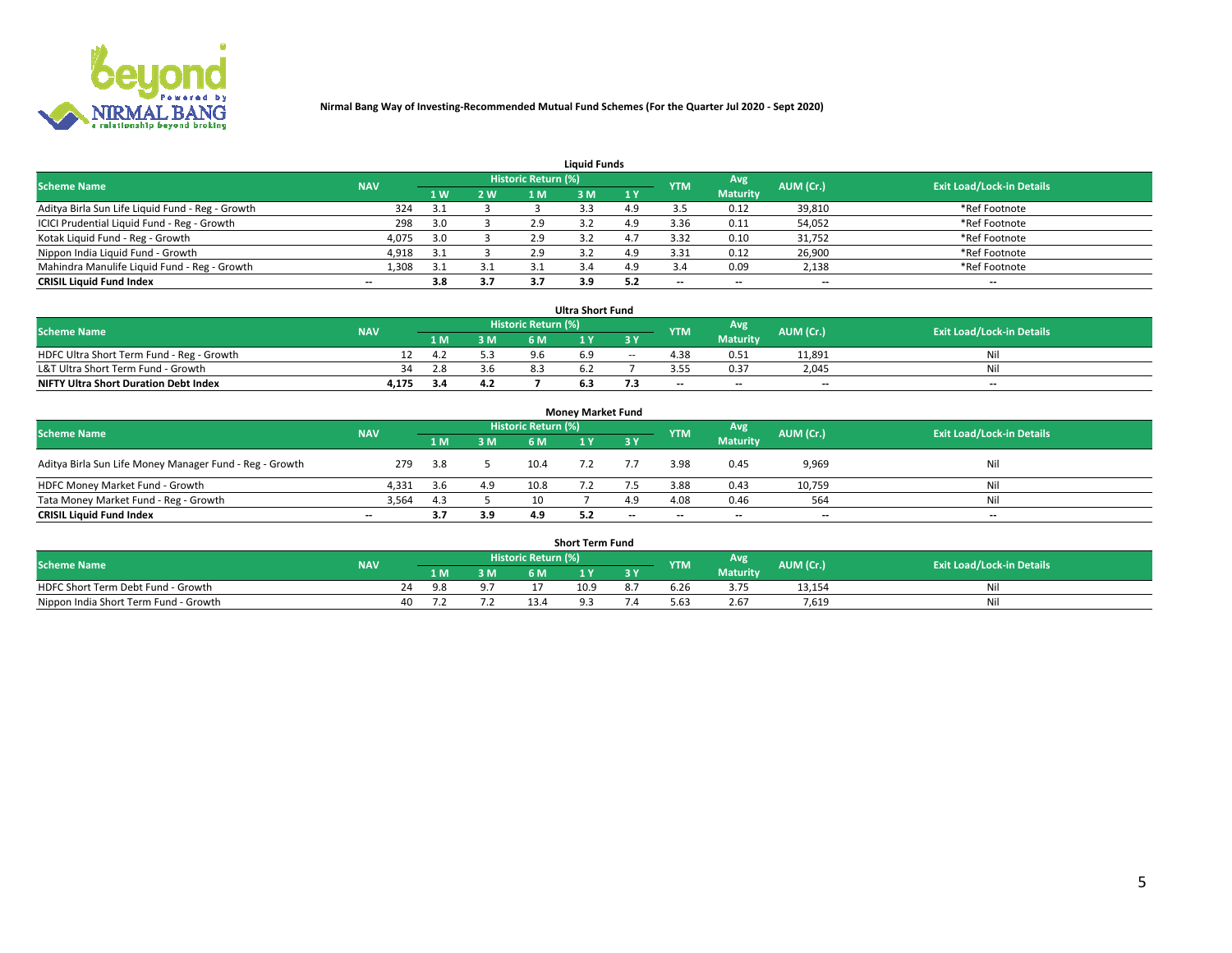

| <b>Low Duration Fund</b>                  |            |      |     |                            |     |     |            |                 |           |                                  |  |  |  |  |
|-------------------------------------------|------------|------|-----|----------------------------|-----|-----|------------|-----------------|-----------|----------------------------------|--|--|--|--|
| <b>Scheme Name</b>                        | <b>NAV</b> |      |     | <b>Historic Return (%)</b> |     |     | <b>YTM</b> | <b>Avg</b>      | AUM (Cr.) | <b>Exit Load/Lock-in Details</b> |  |  |  |  |
|                                           |            | 1 M  | 3 M |                            |     | 3 Y |            | <b>Maturity</b> |           |                                  |  |  |  |  |
| Axis Treasury Advantage Fund - Growth     | 2.347      |      |     | 11 4                       |     |     | 4.16       | 0.83            | 7,439     | Nil                              |  |  |  |  |
| Canara Robeco Savings Fund - Reg - Growth |            | -3.6 | 4.3 | 10.2                       | b.9 |     | 4.04       | 0.99            | 1,228     | Nil                              |  |  |  |  |
| IDFC Low Duration Fund - Reg - Growth     | 30         |      |     | 10.4                       |     |     | 3.92       | 0.83            | 6,140     | Nil                              |  |  |  |  |

| <b>Banking &amp; PSU Bond Funds</b>                 |            |     |      |     |                     |      |     |            |                 |           |                                  |  |  |  |
|-----------------------------------------------------|------------|-----|------|-----|---------------------|------|-----|------------|-----------------|-----------|----------------------------------|--|--|--|
| <b>Scheme Name</b>                                  | <b>NAV</b> |     |      |     | Historic Return (%) |      |     | <b>YTM</b> | Avg             | AUM (Cr.) | <b>Exit Load/Lock-in Details</b> |  |  |  |
|                                                     |            |     | 1 M. | 3 M | 6 M                 |      |     |            | <b>Maturity</b> |           |                                  |  |  |  |
| HDFC Banking and PSU Debt Fund - Reg - Growth       |            |     | 8.5  | 8.7 | 16.8                | 10.4 | 8.3 | 6.09       | 3.62            | 8,173     | Ni                               |  |  |  |
| Kotak Banking and PSU Debt Fund - Reg - Growth      |            | 49. | 9.5  | 7.6 | 16.1                | 10.5 |     | 5.84       | 4.00            | 9,132     | Ni                               |  |  |  |
| Nippon India Banking & PSU Debt Fund - Reg - Growth |            | 16  | .പ   |     | 18.5                | 10.8 |     |            | 3.69            | 5.410     | Νi                               |  |  |  |

| <b>Corporate Bond Funds</b>                         |            |      |     |                            |      |  |               |                 |           |                                                |  |  |  |  |
|-----------------------------------------------------|------------|------|-----|----------------------------|------|--|---------------|-----------------|-----------|------------------------------------------------|--|--|--|--|
| <b>Scheme Name</b>                                  | <b>NAV</b> |      |     | <b>Historic Return (%)</b> |      |  | <b>YTM</b>    | <b>Avg</b>      | AUM (Cr.) | <b>Exit Load/Lock-in Details</b>               |  |  |  |  |
|                                                     |            | 4 M. | 3 M | 6 M                        |      |  |               | <b>Maturity</b> |           |                                                |  |  |  |  |
| ICICI Prudential Corporate Bond Fund - Reg - Growth |            | 8.9  |     | 15.8                       | 10.4 |  | $5.4^{\circ}$ | 4.03            | 16.162    |                                                |  |  |  |  |
| L&T Triple Ace Bond Fund - Reg - Growth             | 56.        | 15.0 |     | 20.4                       |      |  |               | 7.88            | 4,615     | If redeemed before 3 Month; Exit Load is 0.5%; |  |  |  |  |
| Kotak Corporate Bond Fund - Std - Growth            | 2.828      |      | 7.8 |                            |      |  |               | 2.25            | 6,586     | Nil                                            |  |  |  |  |

| <b>Credit Risk Fund</b>                           |            |    |      |      |                            |     |     |            |                 |           |                                                                       |  |  |  |
|---------------------------------------------------|------------|----|------|------|----------------------------|-----|-----|------------|-----------------|-----------|-----------------------------------------------------------------------|--|--|--|
| <b>Scheme Name</b>                                | <b>NAV</b> |    |      |      | <b>Historic Return (%)</b> |     |     | <b>YTM</b> | <b>Avg</b>      | AUM (Cr.) | <b>Exit Load/Lock-in Details</b>                                      |  |  |  |
|                                                   |            |    | 1 M  | 3 M  | 6 M                        |     | 3 Y |            | <b>Maturity</b> |           |                                                                       |  |  |  |
| <b>ICICI Prudential Credit Risk Fund - Growth</b> |            | 23 | 9.9  | 12.1 | 12.7                       | 9.9 | 7.9 |            | 2.97            | 6,503     | If redeemed before 1 Year; Exit Load is 1%;                           |  |  |  |
| HDFC Credit Risk Debt Fund - Reg - Growth         |            |    | 12.3 | 13.1 | 12.7                       |     |     |            | 2.85            | 6,181     | If redeemed before 12 Month; Exit Load is 1%; If redeemed bet. 12     |  |  |  |
|                                                   |            |    |      |      |                            |     |     |            |                 |           | Month to 18 Month; Exit Load is 0.5%;                                 |  |  |  |
|                                                   |            |    |      |      |                            |     |     |            |                 |           | If redeemed before 12 Month; Exit Load is 3%; If redeemed bet. 12     |  |  |  |
| SBI Credit Risk Fund - Growth                     |            |    | 12.5 | 10   | 12.4                       | 8.5 |     | 8.09       | 2.72            |           | 3,765 Month to 24 Month; Exit Load is 1.5%; If redeemed bet. 24 Month |  |  |  |
|                                                   |            |    |      |      |                            |     |     |            |                 |           | to 36 Month; Exit Load is 0.75%;                                      |  |  |  |

| <b>Floater Fund</b>                      |            |    |     |    |                     |      |   |               |                 |           |                                  |  |
|------------------------------------------|------------|----|-----|----|---------------------|------|---|---------------|-----------------|-----------|----------------------------------|--|
| <b>Scheme Name</b>                       | <b>NAV</b> |    |     |    | Historic Return (%) |      |   | <b>YTM</b>    | Avg             | AUM (Cr.) | <b>Exit Load/Lock-in Details</b> |  |
|                                          |            |    | 1 M | ЗM | 5M                  | .    | . |               | <b>Maturity</b> |           |                                  |  |
| Nippon India Floating Rate Fund - Growth |            | ٦Δ |     |    |                     | 10.5 |   | $0.4^{\circ}$ | 2.82            | 12,158    | NL                               |  |